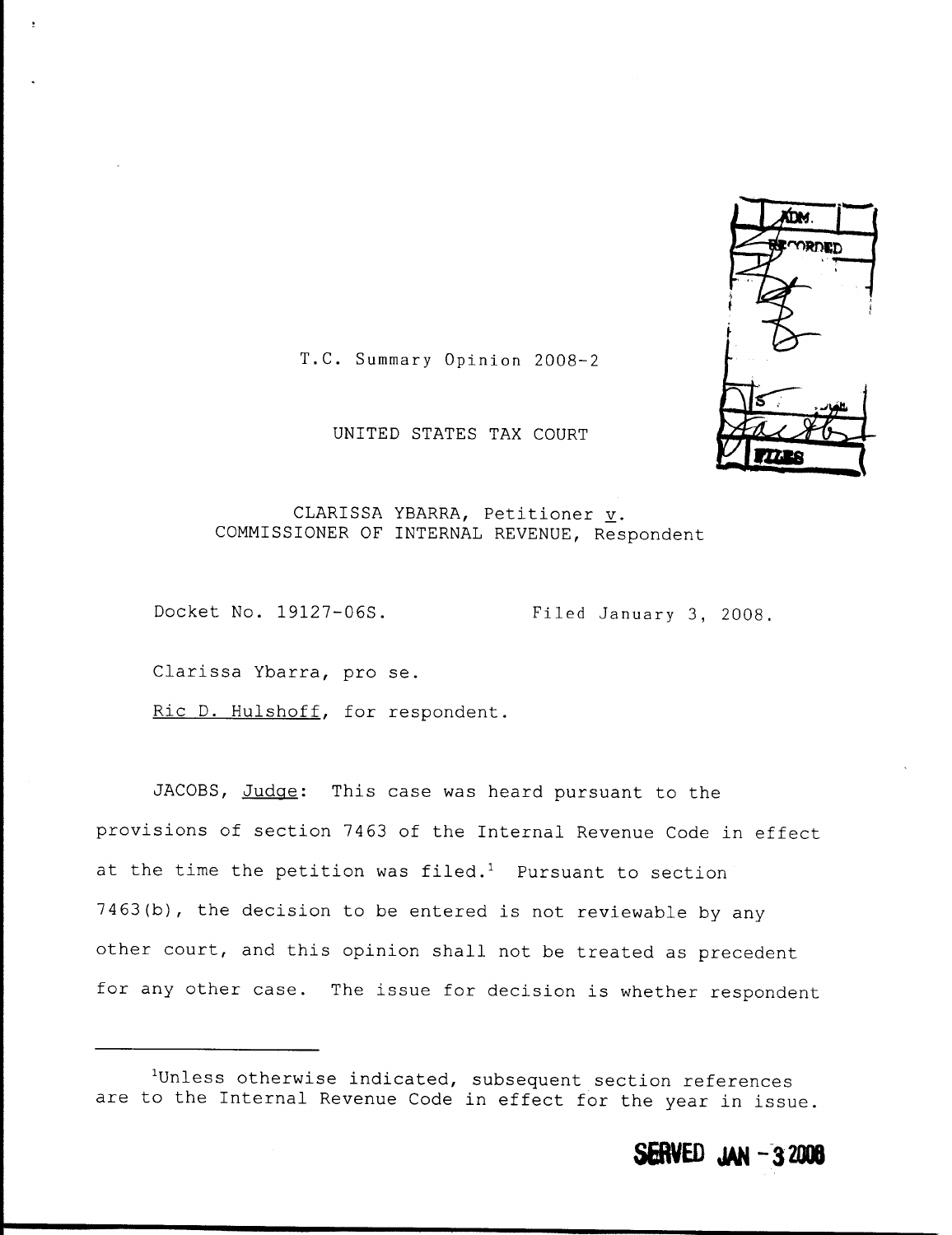abused his discretion in denying petitioner innocent spouse relief under section 6015 for tax year 2004. abused ins<br>relief und<br>Min |

#### Background

Some of the facts have been stipulated and are so found. The stipulation of facts and the attached exhibits are incorporated herein by this reference. Petitioner resided in Tucson, Arizona, at the time she filed the petition.

On February 21, 2005, petitioner and Samuel Olivas (Mr.  $1$ -Olivas) filed a joint Form 1040, U.S. Individual Income Tax Return, for 2004. At the time they filed the joint return, petitioner and Mr. Olivas were married but separated, having married on December 8, 2003, separated in October of 2004, and divorced on May 24, 2005. The return was prepared by H&R Block.

The return listed petitioner's occupation as that of manager and Mr. Olivas as retired. Their reported adjusted gross income was \$27,201. After subtracting itemized deductions and claiming exemptions for themselves and petitioner's three children, petitioner and Mr. Olivas reported a tax of \$84, which was offset by the child tax credit.

Petitioner and Mr. Olivas reported withheld taxes of \$103, claimed an earned income credit of \$1,734, and claimed an additional child tax credit of \$1,916, resulting in a claimed tax refund of \$3,753. Pursuant to a "rapid refund" loan

# Blues E MAL SEPACE

 $-2 -$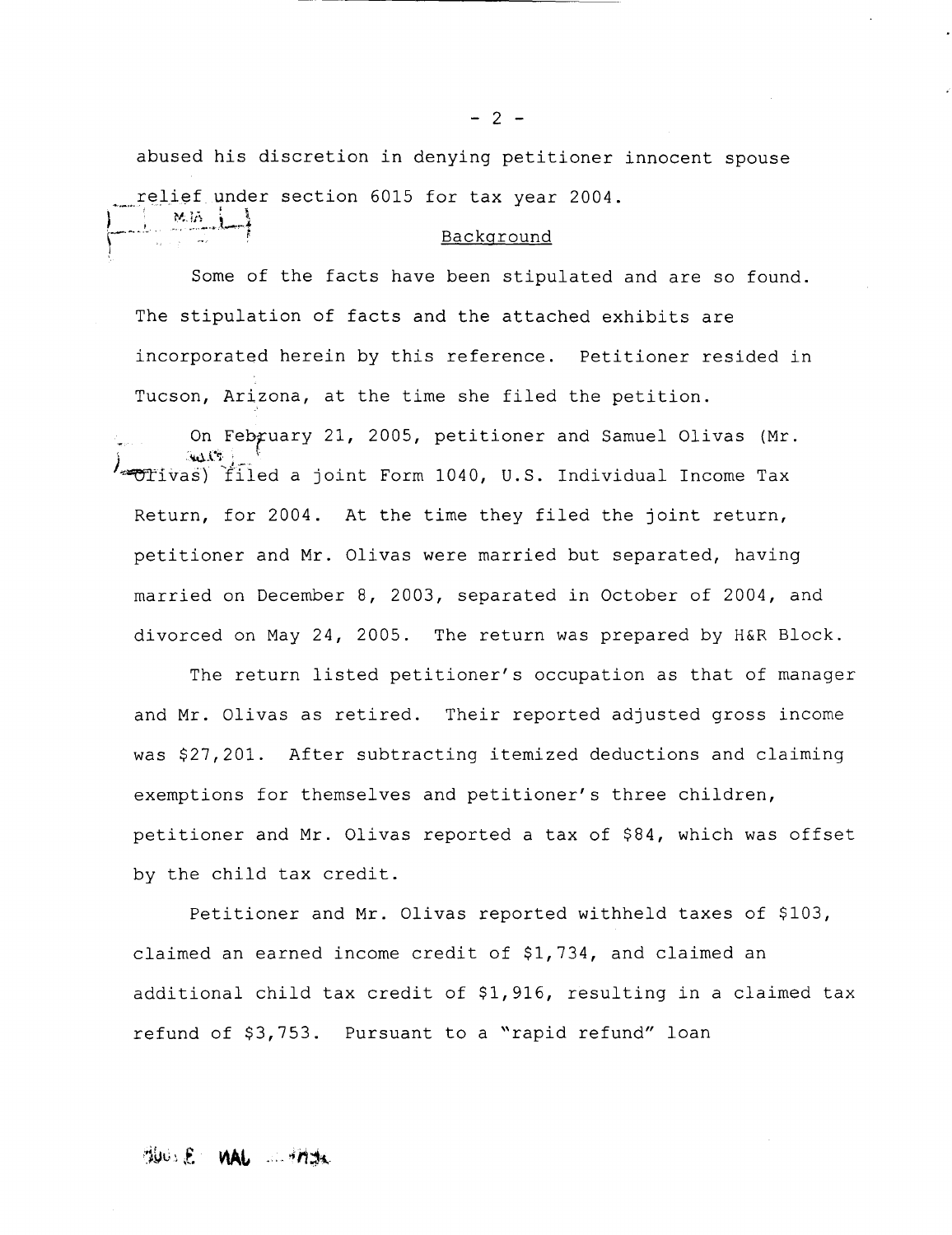arrangement,<sup>2</sup> H&R Block lent petitioner and Mr. Olivas an undisclosed sum of money based on the amount of the refund claimed. The record does not reveal the extent to which petitioner and Mr. Olivas shared the loan proceeds, but both went to H&R Block to pick up the rapid refund loan check. Respondent remitted the amount of refund petitioner and Mr. Olivas claimed into an H&R Block account, and thus the rapid refund loan was repaid .

Before his separation from petitioner, Mr. Olivas shared the residence where petitioner lived with her three children. By April 2, 2005, relations between petitioner and Mr. Olivas had deteriorated to the point that an officer of the Tucson Police Department was dispatched to petitioner's residence. An order of protection was obtained by petitioner and served on Mr. Olivas.

After petitioner and Mr. Olivas filed their return, a statement from the Arizona State Retirement System was received which reflected a \$1,328 retirement distribution to Mr. Olivas during 2004 as well as \$266 of Federal tax withholding with respect to the distribution. Petitioner and Mr. Olivas filed an amended return on April 14, 2005, again with the assistance of H&R Block, to reflect this information. A payment of \$143 was made with the amended return, as explained infra.

 $- 3 -$ 

<sup>&</sup>lt;sup>2</sup>The record does not disclose the terms of the rapid refund loan.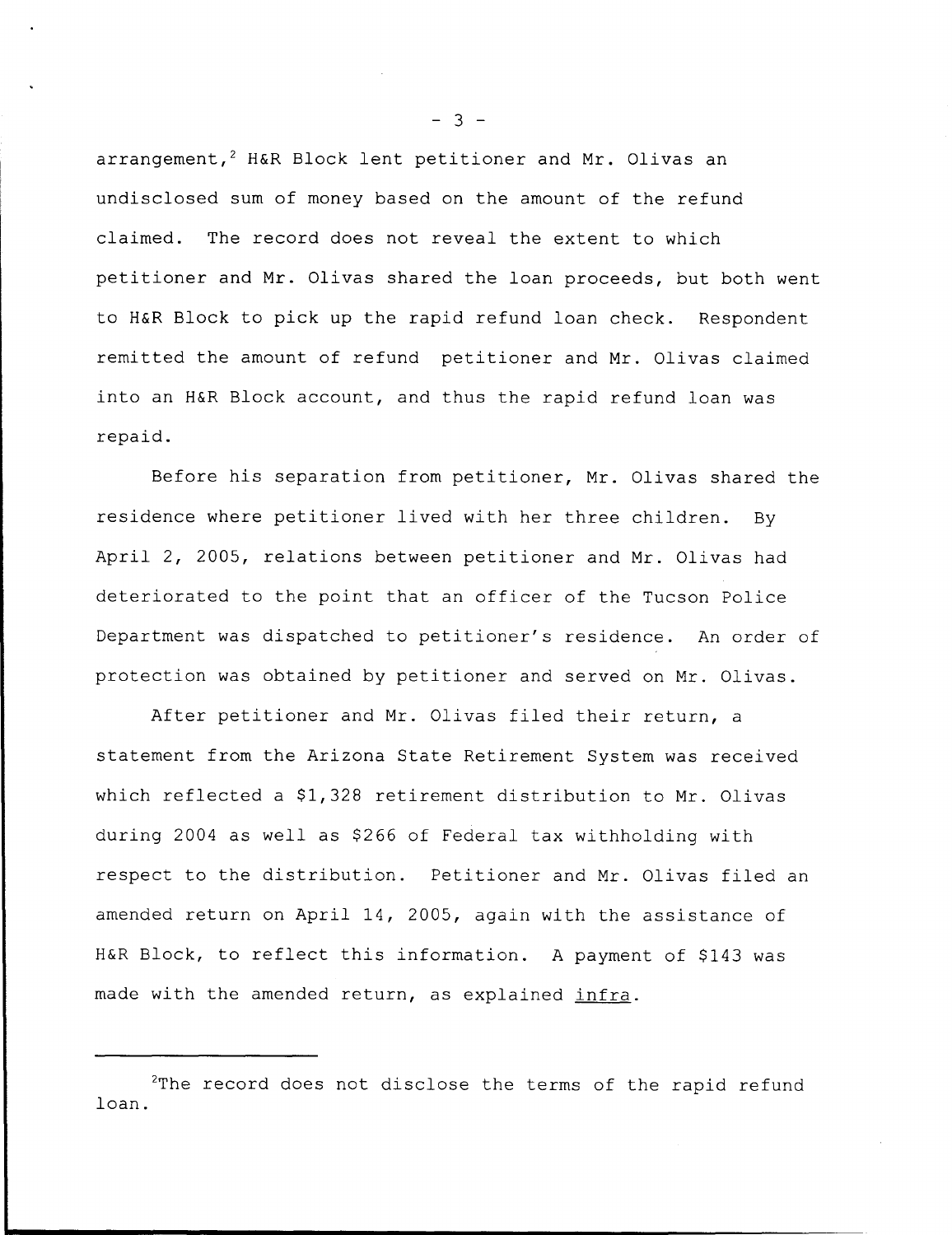During 2004, there were two additional retirement distributions to Mr . Olivas that were not shown on either the original or the amended return: \$654 from the Social Security Administration, from which no Federal tax was withheld, and \$1,940 from the Arizona State Retirement System, from which \$388 of Federal tax was withheld. Petitioner did not know that these distributions had been made.<sup>3</sup> Hereinafter, these distributions will be referred to as the additional distributions.

Inclusion of the additional distributions in income caused an increase in the couple's 2004 adjusted gross income, a reduction in their allowable itemized deductions, a consequent increase in their income tax, and a 10-percent additional tax on early distributions from qualified retirement plans. The increased income tax was offset by a corresponding increase in the child tax credit. The 10-percent additional tax on early distributions from qualified retirement plans was offset by the amount withheld by the Arizona State Retirement System. However, the inclusion of the additional retirement distributions in income caused a reduction in the amount of allowable earned income credit, and the increase in the child tax credit used to offset the income tax reduced the amount of allowable additional

 $-4$   $-$ 

<sup>&</sup>lt;sup>3</sup>Petitioner and Mr. Olivas did not have a joint bank account .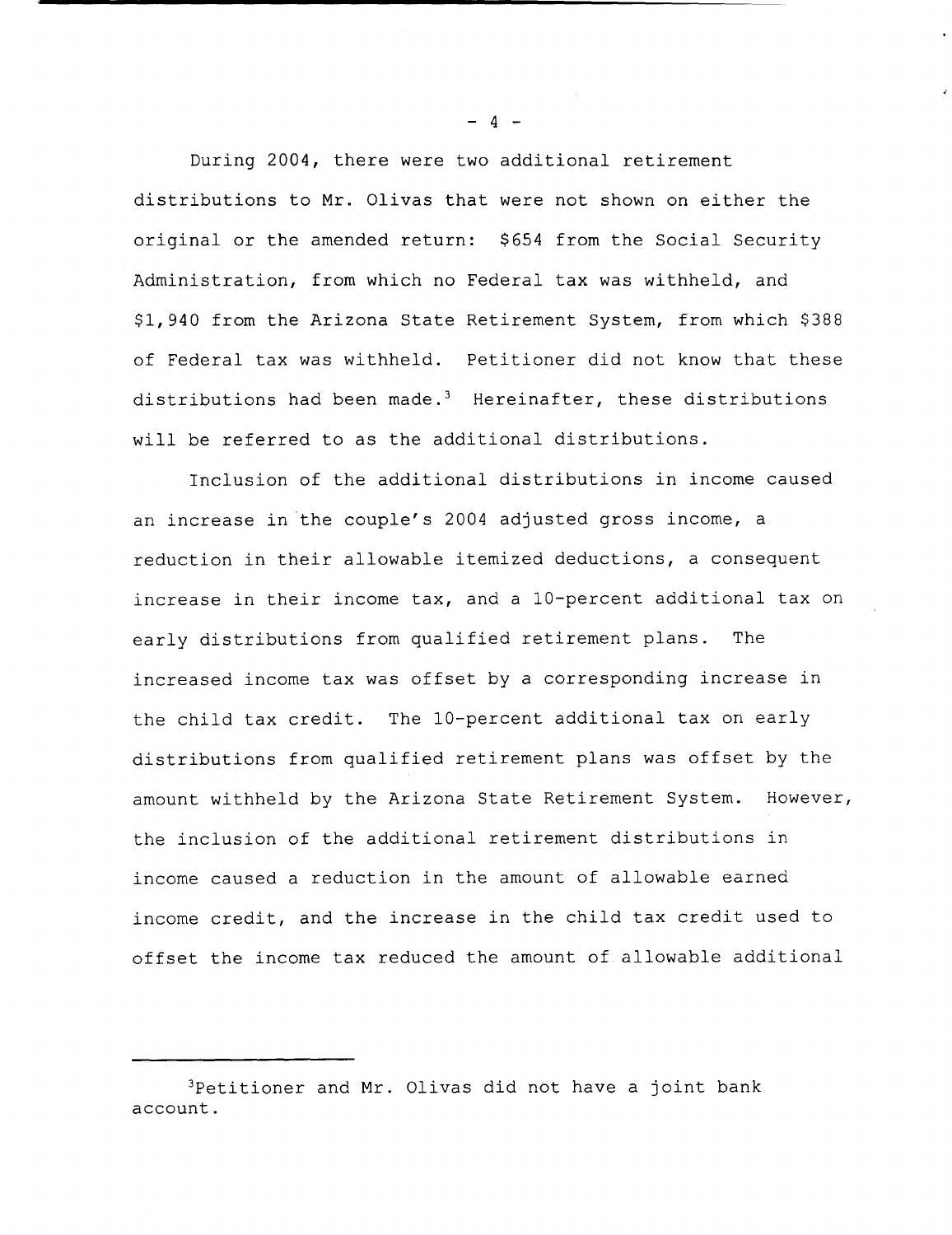child tax credit.<sup>4</sup> Reductions in the amounts of allowable credits, after taking into account the tax refund that had already been made, resulted in a 2004 tax liability of \$771 which, together with interest as of August 7, 2006 (the date respondent issued a notice of deficiency for 2004), amounted to \$842 .

Neither petitioner nor Mr. Olivas petitioned this Court for redetermination of the deficiency for 2004 .

Petitioner requested innocent spouse relief under section 6015 on January 9, 2006. Respondent issued a final notice of determination denying petitioner's request on August 14, 2006 .

### Discussion

Married couples may choose to file their Federal income tax returns jointly. Sec. 6013(a). Couples filing joint returns are jointly and severally liable for the taxes due thereon. Sec. 6013(d)(3) . Section 6015 provides relief from liability for filers of joint returns in some circumstances. One such circumstance is set forth in section 6015(b)(1) .

To qualify for relief pursuant to section  $6015(b)$  (1), the requesting spouse must establish that: (1) A joint return was filed; (2) there was an understatement of tax attributable to

 $- 5 -$ 

<sup>&#</sup>x27;The same results flowed from inclusion in income of the retirement distribution with respect to which the amended return<br>was filed. The \$143 payment that accompanied the amended return The \$143 payment that accompanied the amended return represented payment for the increase in tax due as a consequence of the aforesaid retirement distribution .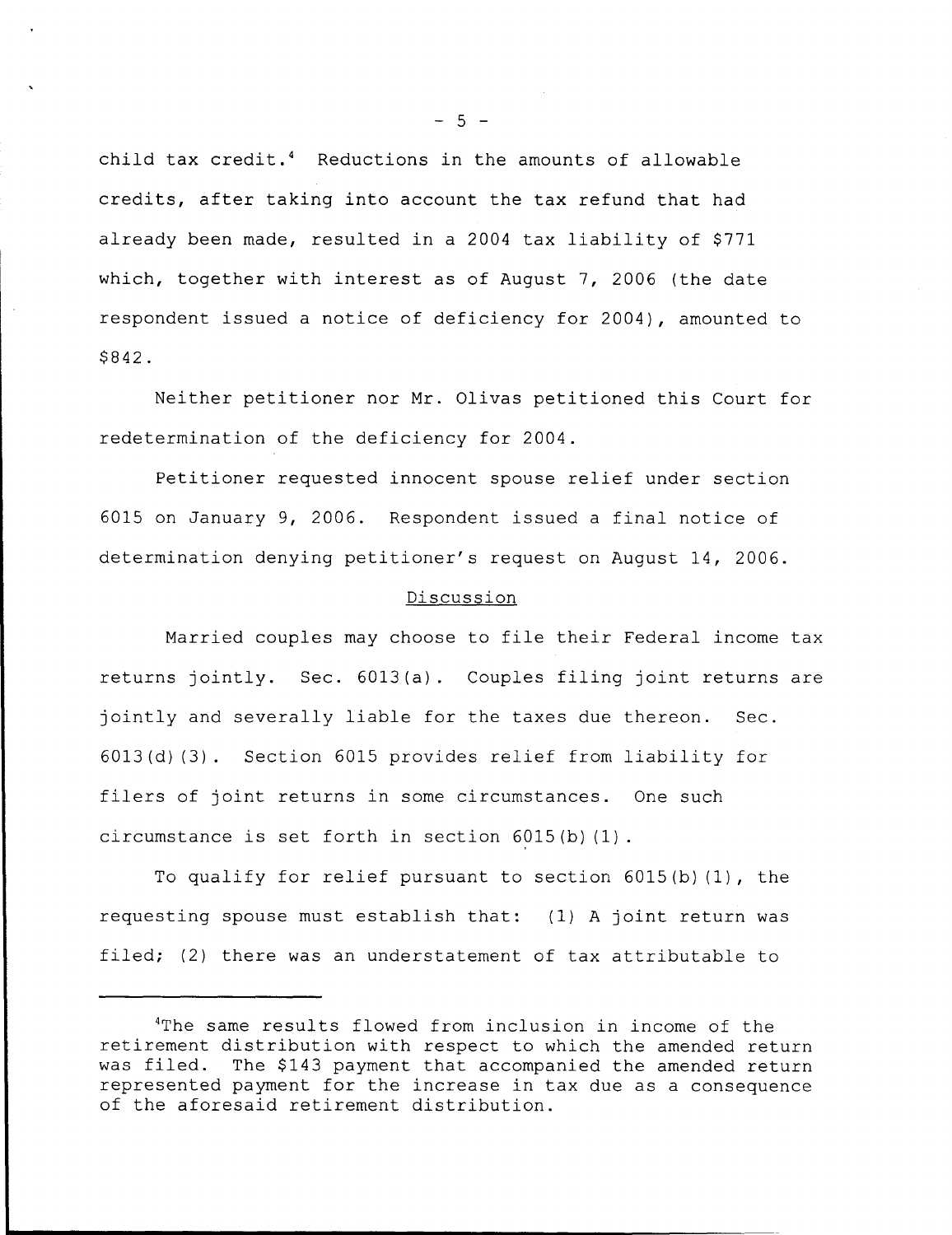erroneous items of the nonrequesting spouse; (3) at the time of signing the return, the spouse seeking relief did not know, and had no reason to know, of the understatement; (4) taking into account all the facts and circumstances, it is inequitable to hold the spouse seeking relief liable for the deficiency in tax attributable to the understatement; and (5) the requesting spouse seeks relief within 2 years of the first collection activity relating to the liability.

Respondent concedes that the first and last requirements of section  $6015(b)$  (1) (i.e., that a joint return was filed and that petitioner timely requested relief) are met. Respondent acknowledges in his pretrial memorandum that he has no evidence upon which to challenge petitioner's assertion that she did not know, and had no reason to know, of Mr. Olivas's retirement income at the time she signed the return. And we are satisfied (and thus conclude) that the aforesaid third requirement of section **6015(b)(1)** is met .

Respondent contends that petitioner has not met the second requirement for relief under section  $6015(b)$  (1); i.e., that there be an understatement of tax attributable to erroneous items of Mr. Olivas. See sec.  $6015(b)(1)(B)$ . Respondent points to the fact that the understatement<sup>5</sup> on the return resulted from

 $- 6 -$ 

 $5$ Sec. 1.6015-2(b), Income Tax Regs., provides that the term "understatement" has the meaning given to that term by sec .  $(continued...)$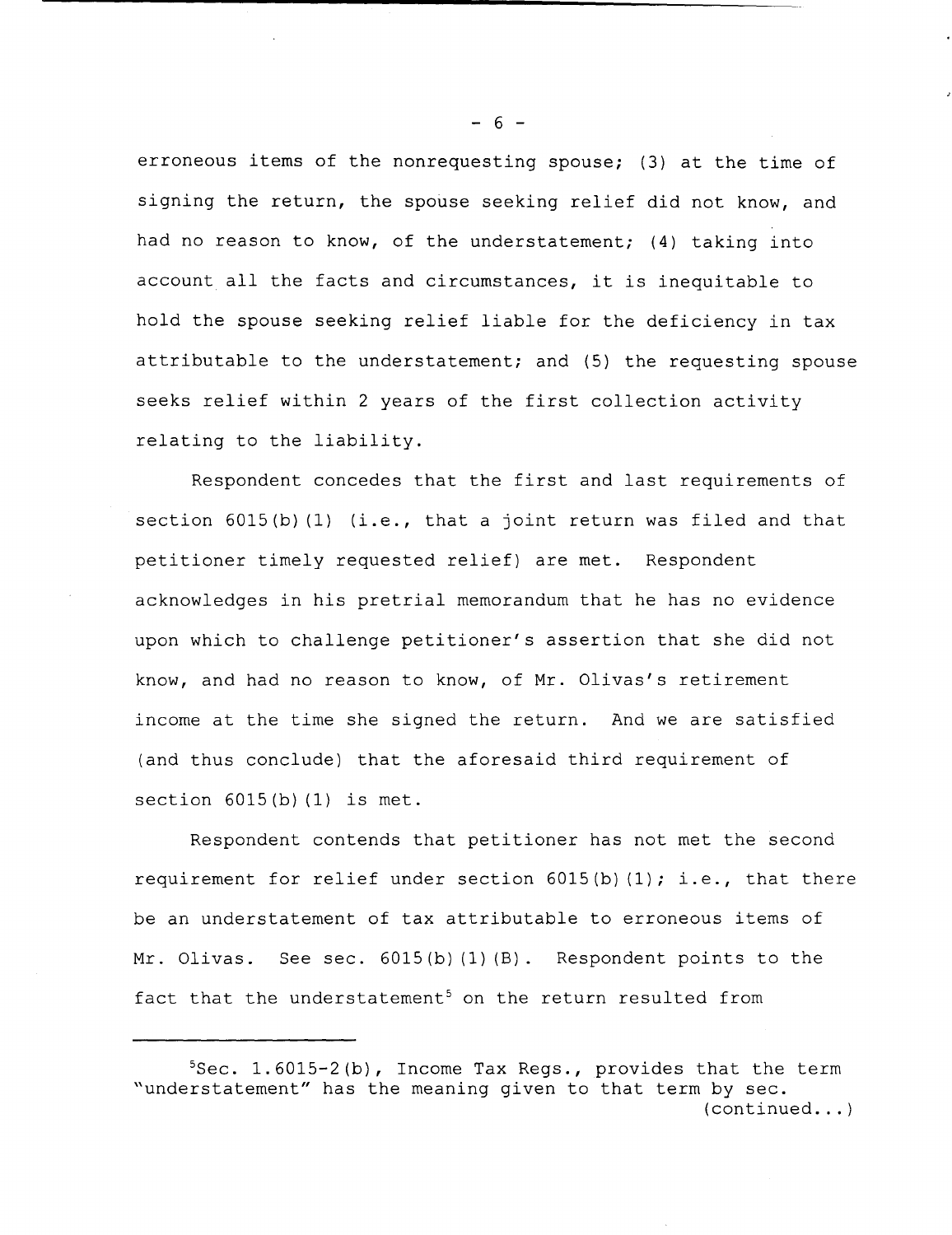**petitioner and Mr . Olivas** ' **s claiming the earned income credit and an additional child tax credit in excess of the allowable amounts** . **These credits are attributable to both spouses** , **posits respondent** , **rather than only to Mr . Olivas** . **We do not agree .**

**An "item" for purposes of section 6015, and more specifically section 6015** ( **b)(1)(B), is** " **that which is required to be separately listed on an individual income tax return or any required attachments** . **Items include** , **but are not limited to, gross income** , **deductions** , **credits, and basis** ." **Sec . 1 .6015- 1(h)(3),** income **Tax Regs** . **An "erroneous item" is "any item resulting in an understatement or deficiency in tax to the extent that such item is omitted from** , **or improperly reported \* \* \* on an individual income tax return** ." **Sec . 1** . **6015** - **1(h)(4), Income Tax Regs .**

**The retirement distributions Mr . Olivas received constitute gross income** , **which is required to be separately listed on an individual tax return** . **Those distributions were** " **erroneou <sup>s</sup>**

 $- 7 -$ 

 $5($ ...continued)

<sup>6662(</sup>d)(2)(A) and the regulations thereunder; i.e., the excess of the amount of tax required to be shown on the return over the amount of the tax imposed which is shown on the return, reduced by any rebate (within the meaning of sec.  $6211(b)(2)$ ). See sec. 6662(d)(2)(A) . Neither the amount of tax required to be shown on the return, see secs.  $1.6662 - 4(b)(3)$ ,  $1.6664 - 2(b)$ , Income Tax Regs ., nor the amount of tax imposed which is shown on the return, see secs.  $1.6662-4(b)(4)$ ,  $1.6664-2(c)$ , Income Tax Regs., takes into account credits for tax withheld under sec . 31 (with exceptions not present here) .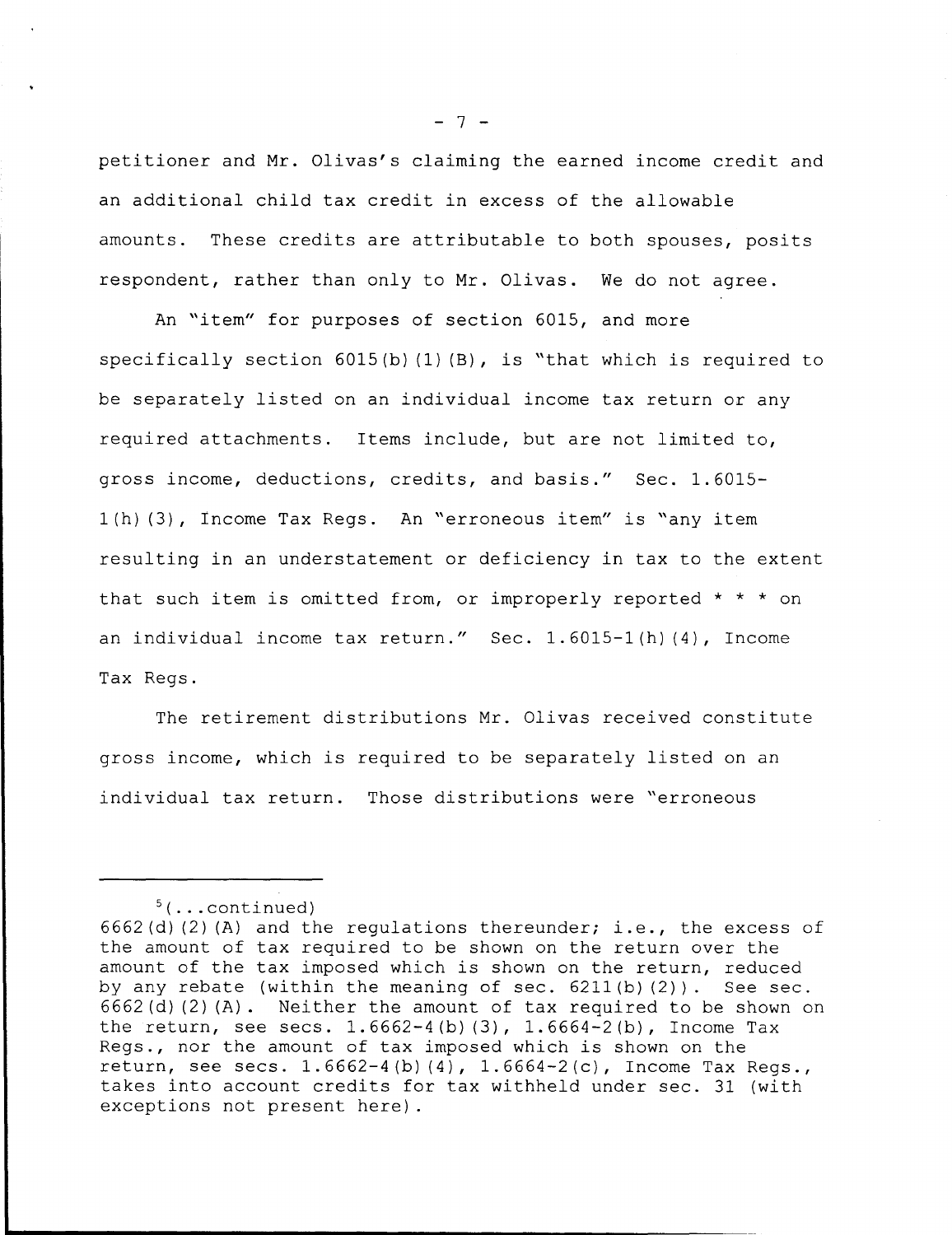items" within the meaning of section 6015(b)(1)(B), and the understatement in tax flowed from those erroneous items .

Because of these erroneous items, adjusted gross income on the 2004 joint return was understated, with the consequent overstatement of allowable itemized deductions. The 10-percent additional tax on early distributions from qualified retirement plans imposed by section  $72(t)(1)$  was omitted from the return, and the additional child tax credit and the earned income credit were overstated.<sup>6</sup> But for the erroneous items attributable to Mr. Olivas, none of these consequences would have followed. The 2004 joint return as filed would have been accurate, and no understatement of tax would have resulted. Therefore, we find that petitioner has met the second requirement of section **6015(b)(1) .**

Additionally, respondent contends that petitioner has not met the fourth requirement for relief under section  $6015(b)(1)$ ; i.e., that taking into account all the facts and circumstances, it would be inequitable to hold the spouse seeking relief liable for the deficiency in tax attributable to the understatement. See sec.  $6015(b)(1)(D)$ . We do not agree with this contention.

 $- 8 -$ 

<sup>6</sup>Even if we view the credits that were claimed in excess of the allowable amounts as erroneous items, they are attributable to Mr . Olivas because it was his unreported income that made the amount of claimed credit erroneous. The misstatements of allowable credits are the consequence, rather than the cause, of the omission of the distributions to Mr. Olivas from the couple's gross income .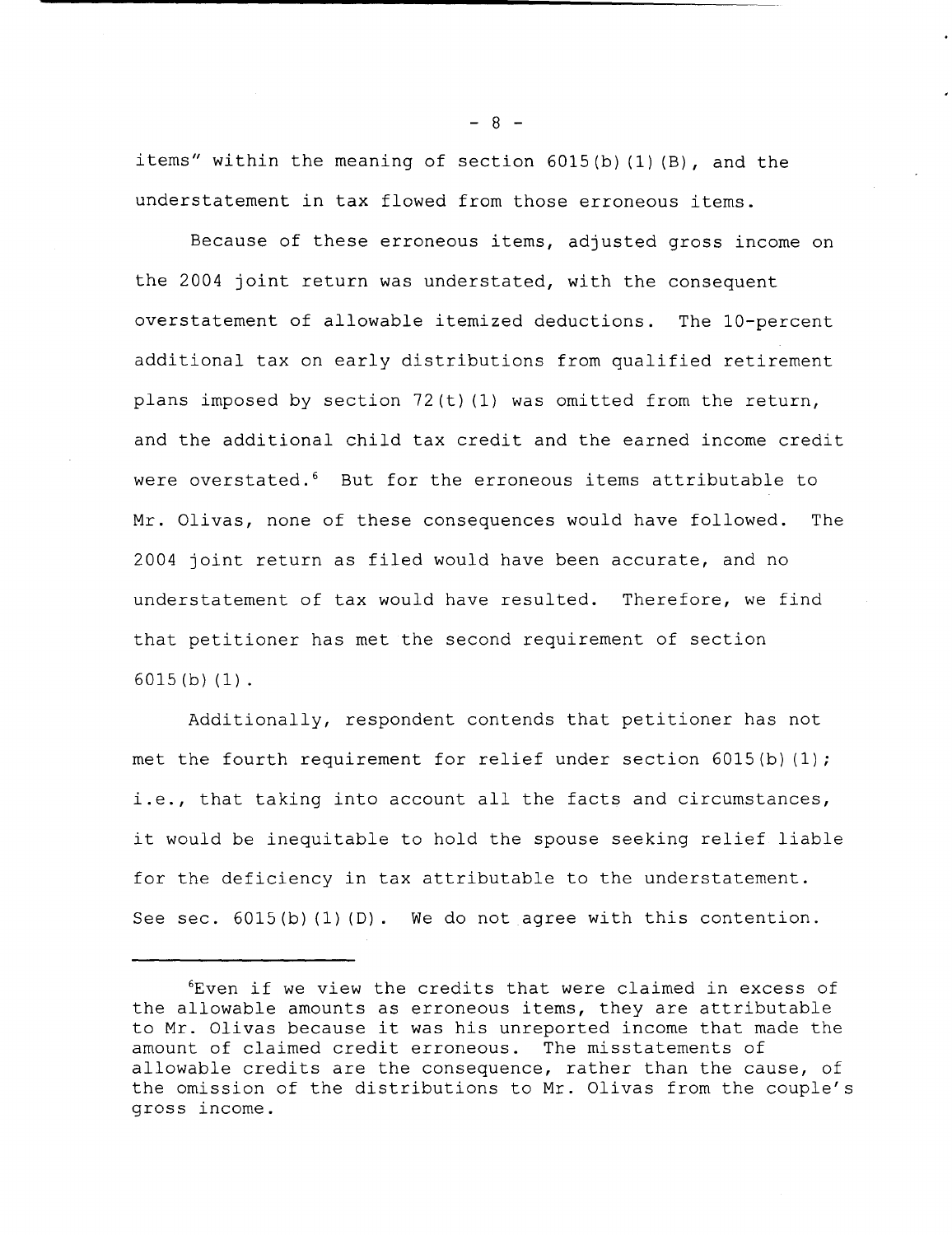Whether it would be inequitable to hold a spouse liable for a tax deficiency is determined by taking into account all the facts and circumstances.  $Id.$ <sup>7</sup> The two most often cited factors to be considered are: (1) Whether there has been a significant benefit to the spouse claiming relief, and (2) whether the failure to report the correct tax liability on the joint return results from concealment, overreaching, or any other wrongdoing on the part of the other spouse. Alt v. Commissioner, 119 T.C. 306, 314 (2002), affd. 101 Fed. Appx. 34 (6th Cir. 2004). We also consider factors used in determining "inequity" in the context of section  $6015(f)$ . Where a refund was received, the determinative fact is who benefited from it. Juell v. Commissioner, T.C. Memo. 2007-219.

The record does not reveal how petitioner and Mr. Olivas shared the loan proceeds from H&R Block (the amount of which was based on the expected tax refund) . Even if a portion of the rapid refund loan was allocated to petitioner, we are satisfied

 $8Rev.$  Proc. 2003-61, sec. 4.03, 2003-2 C.B. 296, 298 lists nonexclusive factors the Commissioner considers in determining whether it is inequitable to hold the electing spouse liable for all or part of a deficiency under sec.  $6015(f)$ .

- 9 -

<sup>&</sup>lt;sup>7</sup>"The requirement in section 6015(b) (1) (D)  $*$   $*$   $*$  is virtually identical to the same requirement of former section  $6013(e)(1)(D)$ ; therefore cases interpreting former section 6013(e) remain instructive to our analysis." Doyel v. Commissioner, T.C. Memo. 2004-35.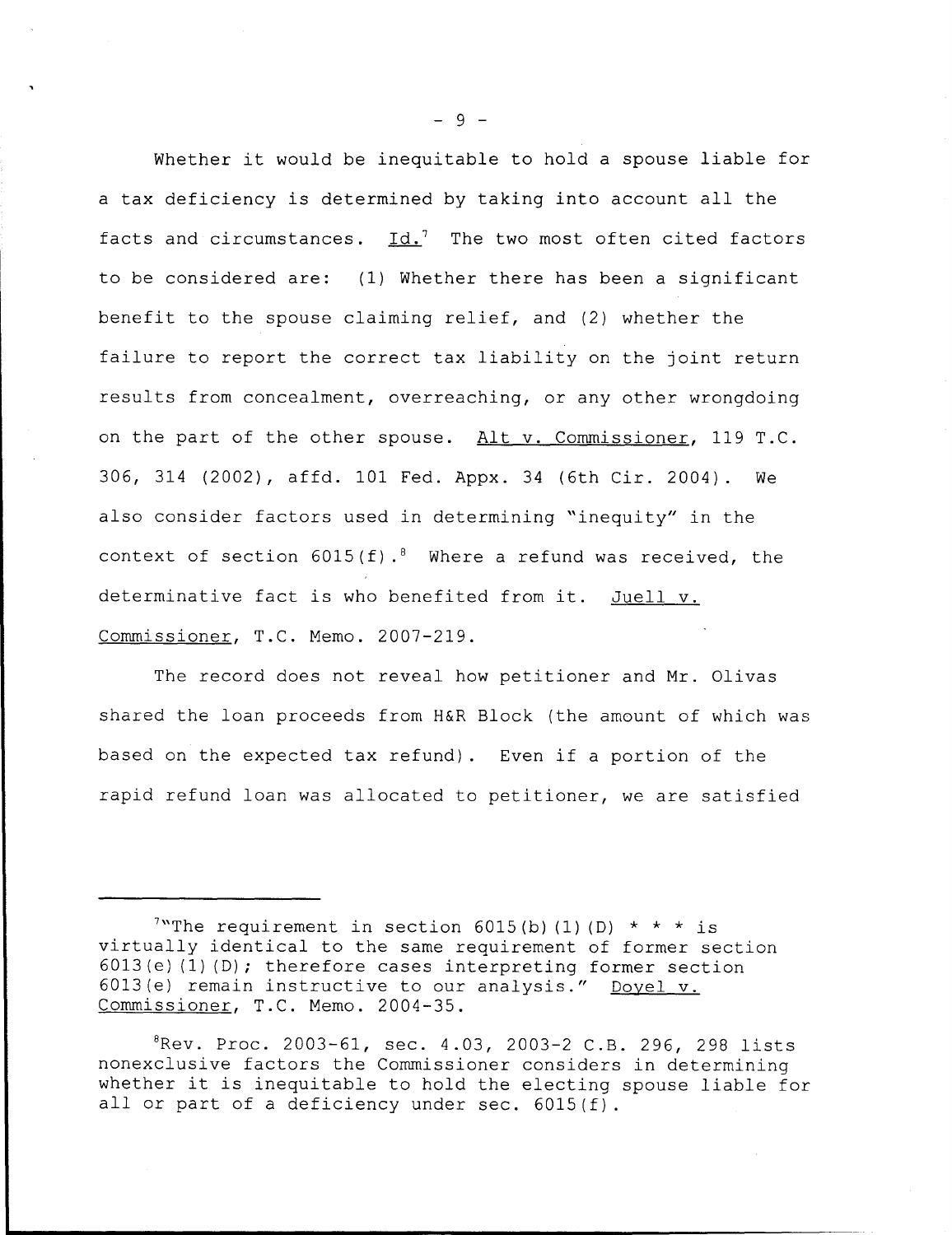that petitioner did not significantly benefit from the tax refund .

Petitioner's monthly income in 2004 consisted of \$1,600 of her own wages and \$250 of Government assistance. Petitioner did not receive any child support, and Mr . Olivas did not contribute to the support of the household. Petitioner paid all bills for the household, which consisted of herself, her three children, and Mr. Olivas, from her separate bank account. There is no evidence that petitioner acquired assets or incurred unusual or extravagant expenses. Petitioner did not have any health or life insurance. We are convinced that any portion of the rapid refund loan allocated to petitioner was used to pay for essential living expenses and the cost of supporting her household at a very modest level.<sup>9</sup> Indeed, respondent conceded in his pretrial memorandum that "respondent does not believe the small amount of money involved provided any significant benefit beyond normal support . "

Petitioner learned of the retirement distributions only when she was notified by third parties (the Arizona State Retirement

 $C^9$ Cf. Alt v. Commissioner, 119 T.C. 306, 314 (2002), affd. 101 Fed. Appx. 34 (6th Cir. 2004), in which the spouse requesting innocent spouse relief and her husband purchased a home for each of their four children, purchased a 600-acre riverfront property upon which a Georgian mansion was being built, purchased a business for their son, fully paid for their children to attend undergraduate and graduate schools, and indulged the requesting spouse's interest in antiques .